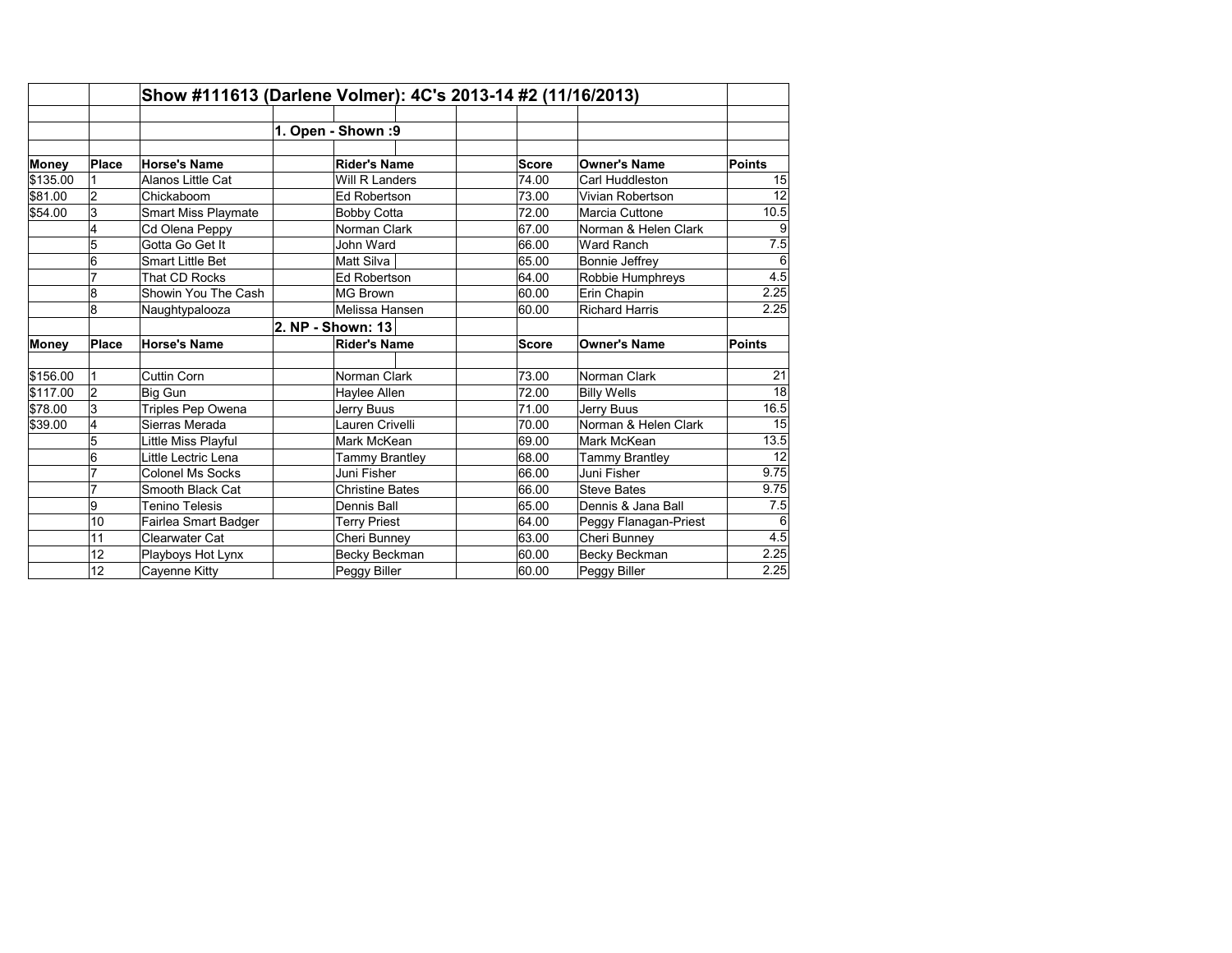|              |                 |                            | 3. 10K NOVICE HORSE - Shown: 23 |                                                                 |              |                         |                |
|--------------|-----------------|----------------------------|---------------------------------|-----------------------------------------------------------------|--------------|-------------------------|----------------|
| <b>Money</b> | Place           | <b>Horse's Name</b>        | <b>Rider's Name</b>             |                                                                 | <b>Score</b> | <b>Owner's Name</b>     | <b>Points</b>  |
|              |                 |                            |                                 |                                                                 |              |                         |                |
|              | 1               | Skylights                  | Ed Robertson                    |                                                                 | 73.00        | Ruth Jackson            | 24             |
|              | 2               | Simple Livin               | Tom Kaufmann                    |                                                                 | 72.50        | Tom Kaufmann            | 22             |
|              | 3               | Sass And The City          | <b>Billy Martin</b>             |                                                                 | 72.00        | Gayle Triolo            | 21             |
|              | 4               | Mister Dual Hickory        | Steve Koehn                     |                                                                 | 71.00        | <b>Terry Priest</b>     | 19.5           |
|              | 4               | Sierras Lil Lena           | Norman Clark                    |                                                                 | 71.00        | Norman & Helen Clark    | 19.5           |
|              | 6               | <b>Telehassie Telesis</b>  | <b>MG Brown</b>                 |                                                                 | 70.00        | Rhonda Irving           | 17.5           |
|              | 6               | Chickaboom                 | Ed Robertson                    |                                                                 | 70.00        | Vivian Robertson        | 17.5           |
|              | 8               | Tatiana Merada             | <b>Toby Mockler</b>             |                                                                 | 68.00        | Paula Mockler           | 16             |
|              | 9               | Cataris Dream              | <b>MG Brown</b>                 |                                                                 | 67.00        | Joel & Julie Bethke     | 14.5           |
|              | 9               | Miss Rio Hickory           | <b>Billy Martin</b>             |                                                                 | 67.00        | Charlene Boyd           | 14.5           |
|              | 11              | <b>Fresnos Short Sox</b>   | <b>Bob Tombs</b>                |                                                                 | 66.00        | Bob & Georgeanne Tombs  | 12.5           |
|              | 11              | <b>Smart Miss Playmate</b> | <b>Bobby Cotta</b>              |                                                                 | 66.00        | Marcia Cuttone          | 12.5           |
|              | 13              | Cd Hickory Jose            |                                 | <b>Brooke White</b><br>John Ward<br>Deven Warren<br>Kathy Gould | 65.00        | Casey White             | 10.5           |
|              | 13              | Smashingly Smart           |                                 |                                                                 | 65.00        | Tom Fox                 | 10.5           |
|              | 15              | Shortys Black Cat          |                                 |                                                                 | 60.00        | Deven Warren            | 6              |
|              | 15              | Docs Cashn Dual Chex       |                                 |                                                                 | 60.00        | Tammy Scotti            | 6              |
|              | 15              | Smart Z                    | Steve Koehn                     |                                                                 | 60.00        | Peggy Flanagan-Priest   | 6              |
|              | 15              | Sheza Boo Cat Too          | <b>Steve Bates</b>              |                                                                 | 60.00        | Steve & Christine Bates | 6              |
|              | 15              | One Stylin Dude            | Bonnie Koehn                    |                                                                 | 60.00        | Bonnie Koehn            | 6              |
|              | 15              | Little Miss Playful        | Mark McKean                     |                                                                 | 60.00        | Mark McKean             | 6              |
|              | 15              | Wins ET                    | John Ward                       |                                                                 | 60.00        | Ward Ranch              | 6              |
|              | $\overline{22}$ | Smooth Black Cat           | <b>Christine Bates</b>          |                                                                 | 0.00         | <b>Steve Bates</b>      | $\Omega$       |
|              | 22              | <b>That Cats Twisted</b>   | Steve Koehn                     |                                                                 | 0.00         | Steve Koehn             | $\Omega$       |
|              |                 |                            |                                 | 4. Youth - Shown: 6                                             |              |                         |                |
| Money        | Place           | <b>Horse's Name</b>        | <b>Rider's Name</b>             |                                                                 | <b>Score</b> | <b>Owner's Name</b>     | <b>Points</b>  |
|              |                 |                            |                                 |                                                                 |              |                         |                |
|              | 1               | Tangys Lucky Lady          | Annemarie Morais                |                                                                 | 73.00        | <b>Laurel Morias</b>    | 7              |
|              | 2               | <b>Tissilito</b>           | Randi Koehn                     |                                                                 | 72.00        | Steve Koehn             | 5              |
|              | 3               | Showin You The Cash        | <b>Tess Brown</b>               |                                                                 | 70.00        | Erin Chapin             | 4              |
|              | 4               | Betcha Cant Find Me        | Colby Perry                     |                                                                 | 65.00        | Susan Henderson- Perry  | 3              |
|              | 5               | Peptomint Dry              | <b>Brooke White</b>             |                                                                 | 64.00        | Casey White             | $\overline{c}$ |
|              | 6               | <b>Red Little Flash</b>    | Anna Wright                     |                                                                 | 60.00        | Julie Bethke            | 1              |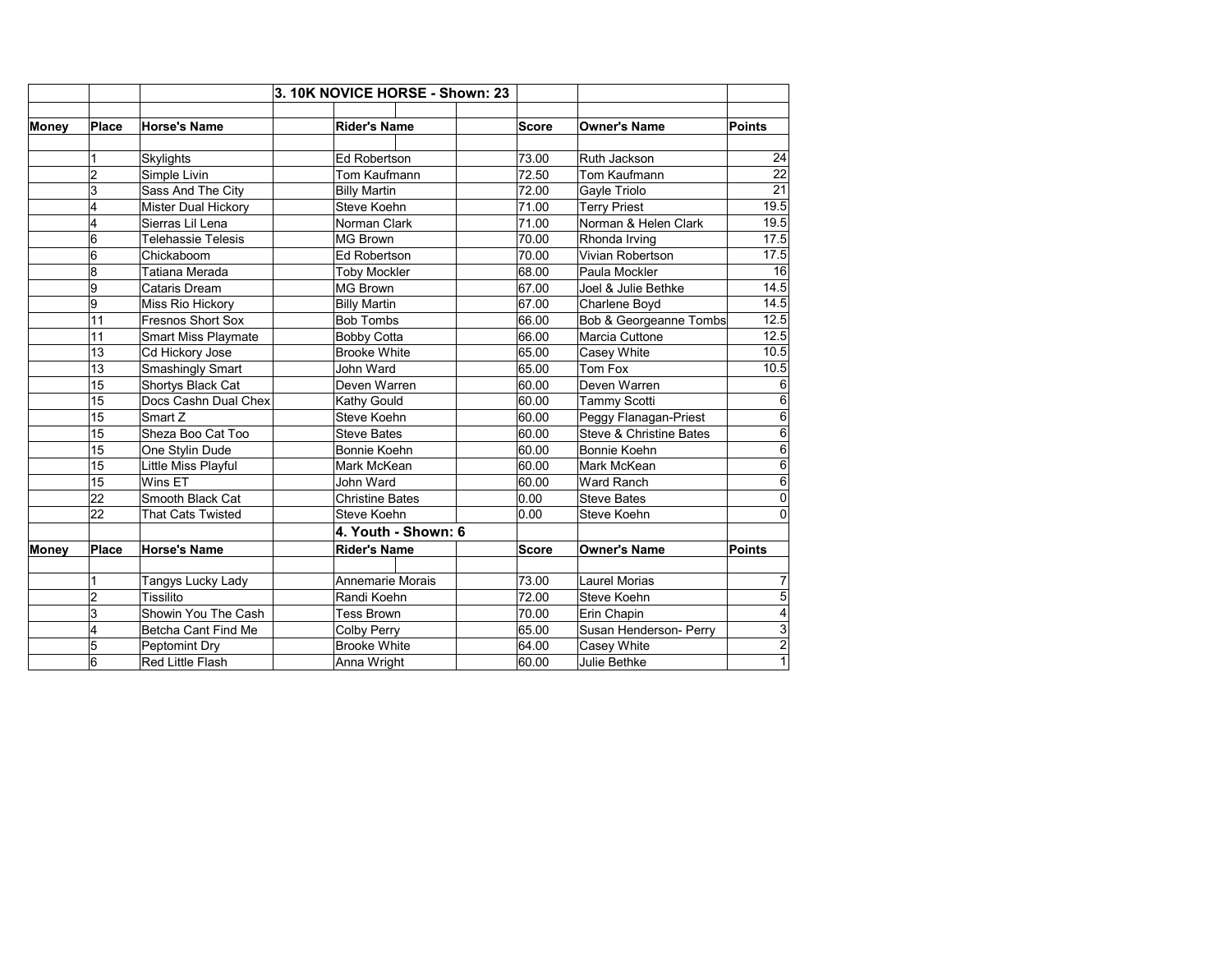|       |                     |                                   | 5.35K NON PRO - Shown: 15               |              | shown 14               |                                                                                                                                                              |
|-------|---------------------|-----------------------------------|-----------------------------------------|--------------|------------------------|--------------------------------------------------------------------------------------------------------------------------------------------------------------|
|       |                     |                                   |                                         |              |                        |                                                                                                                                                              |
| Money | <b>Place</b>        | <b>Horse's Name</b>               | <b>Rider's Name</b>                     | <b>Score</b> | <b>Owner's Name</b>    | <b>Points</b>                                                                                                                                                |
|       | 1                   | Big Gun                           | Haylee Allen                            | 74.00        | <b>Billy Wells</b>     | 15                                                                                                                                                           |
|       | $\overline{c}$      | Dreymatic                         | Susan Henderson- Perry                  | 73.00        | Susan Henderson- Perry | 13                                                                                                                                                           |
|       | 3                   | Pink Scorpion                     | Jessica Wright                          | 72.50        | Jessica Wright         | 12                                                                                                                                                           |
|       | 4                   | Telehassie Telesis                | Rhonda Irving                           | 72.00        | Rhonda Irving          | 12                                                                                                                                                           |
|       | 5                   | <b>Hicks Starlight</b>            | Nancy Stober                            | 71.50        | Nancy Stober           | 11                                                                                                                                                           |
|       | 6                   | Corinne Last Star                 | Sheila Borjon                           | 71.00        | Sheila Borjon          | 9.5                                                                                                                                                          |
|       | 6                   | Smart Lil Tejon                   | Jessica Graham                          | 71.00        | Jessica Graham         | 9.5                                                                                                                                                          |
|       | $\overline{8}$      | <b>WRST Starlight</b>             | <b>Laurel Morais</b>                    | 70.00        | <b>Laurel Morias</b>   | $\overline{8}$                                                                                                                                               |
|       | 9                   | Triples Pep Owena                 | Jerry Buus                              | 69.00        | Jerry Buus             | $\overline{7}$                                                                                                                                               |
|       | 10                  | Clearwater Cat                    | Cheri Bunney                            | 65.00        | Cheri Bunney           | $\overline{6}$                                                                                                                                               |
|       | 11                  | Dusty CD                          | Kaye Rydberg                            | 63.00        | Kaye Rydberg           | $\overline{5}$                                                                                                                                               |
|       | 12                  | Red Little Flash                  | Julie Bethke                            | 62.00        | Julie Bethke           | $\overline{4}$                                                                                                                                               |
|       | 13                  | Cataris Dream                     | Joel Bethke                             | 60.00        | Joel & Julie Bethke    | $\overline{2}$                                                                                                                                               |
|       | 13                  | Fairlea Smart Badger              | <b>Terry Priest</b>                     | 60.00        | Peggy Flanagan-Priest  | $\overline{2}$                                                                                                                                               |
|       | 13                  | <b>Tenino Telesis</b>             | Dennis Ball                             | 60.00        | Dennis & Jana Ball     | $\overline{2}$                                                                                                                                               |
|       |                     |                                   | 6. 1K NP - Shown: 9                     |              |                        |                                                                                                                                                              |
| Money | <b>Place</b>        | <b>Horse's Name</b>               | <b>Rider's Name</b>                     | <b>Score</b> | <b>Owner's Name</b>    | Points                                                                                                                                                       |
|       | 1                   | Cooper Rey Flo                    | Sabine Barry                            | 72.00        | Sabine Wahl-Barry      | 10                                                                                                                                                           |
|       | $\overline{c}$      | Rubys Loredo Blue                 | Chip Mooneyham                          | 71.00        | Chip Mooneyham         | 8                                                                                                                                                            |
|       | 3                   | <b>Bet Shes Mine</b>              | Kelly Lindholm                          | 67.00        | Kelly Lindholm         | $\overline{7}$                                                                                                                                               |
|       | 4                   | Shez A Ote Lynx                   | Doreen Radovich                         | 65.00        | Doreen Radovich        | $\overline{6}$                                                                                                                                               |
|       |                     |                                   |                                         |              |                        |                                                                                                                                                              |
|       |                     |                                   |                                         |              |                        |                                                                                                                                                              |
|       | $\overline{5}$      | Bit Of A Super Dually             | September Brummett                      | 64.00        | Steve England          |                                                                                                                                                              |
|       | 6<br>$\overline{7}$ | Ally Smart<br>Betcha Cant Find Me | <b>Edith Clark</b>                      | 62.00        | <b>Edith Clark</b>     |                                                                                                                                                              |
|       |                     |                                   | <b>Colby Perry</b>                      | 61.00        | Susan Henderson- Perry |                                                                                                                                                              |
|       | 8                   | Tommy Tuckers Remedy              | Joyce Mattos                            | 60.00        | Joyce Mattos           |                                                                                                                                                              |
|       | 8                   | Docs Little Telesis               | Charlene Boyd<br>7. 2K LIMIT - Shown: 5 | 60.00        | Charlene Boyd          |                                                                                                                                                              |
|       |                     |                                   |                                         |              |                        |                                                                                                                                                              |
| Money | <b>Place</b>        | <b>Horse's Name</b>               | <b>Rider's Name</b>                     | <b>Score</b> | <b>Owner's Name</b>    | Points                                                                                                                                                       |
|       | 1                   | <b>Telehassie Telesis</b>         | Rhonda Irving                           | 70.00        | Rhonda Irving          |                                                                                                                                                              |
|       | $\overline{2}$      | Dreymatic                         | Susan Henderson- Perry                  | 66.00        | Susan Henderson- Perry |                                                                                                                                                              |
|       | 3                   | Red Little Flash                  | Julie Bethke                            | 60.00        | Julie Bethke           |                                                                                                                                                              |
|       | 3                   | Kee Kee Quixote                   | Pamela Eversole                         | 60.00        | Pamela Eversole        |                                                                                                                                                              |
|       | 3                   | Sv One Last Gun                   | Doug Rydberg                            | 60.00        | Kaye Rydberg           | $\overline{5}$<br>$\overline{4}$<br>$\overline{3}$<br>$\overline{1.5}$<br>1.5<br>6<br>$\left 4\right $<br>$\overline{a}$<br>$\overline{2}$<br>$\overline{2}$ |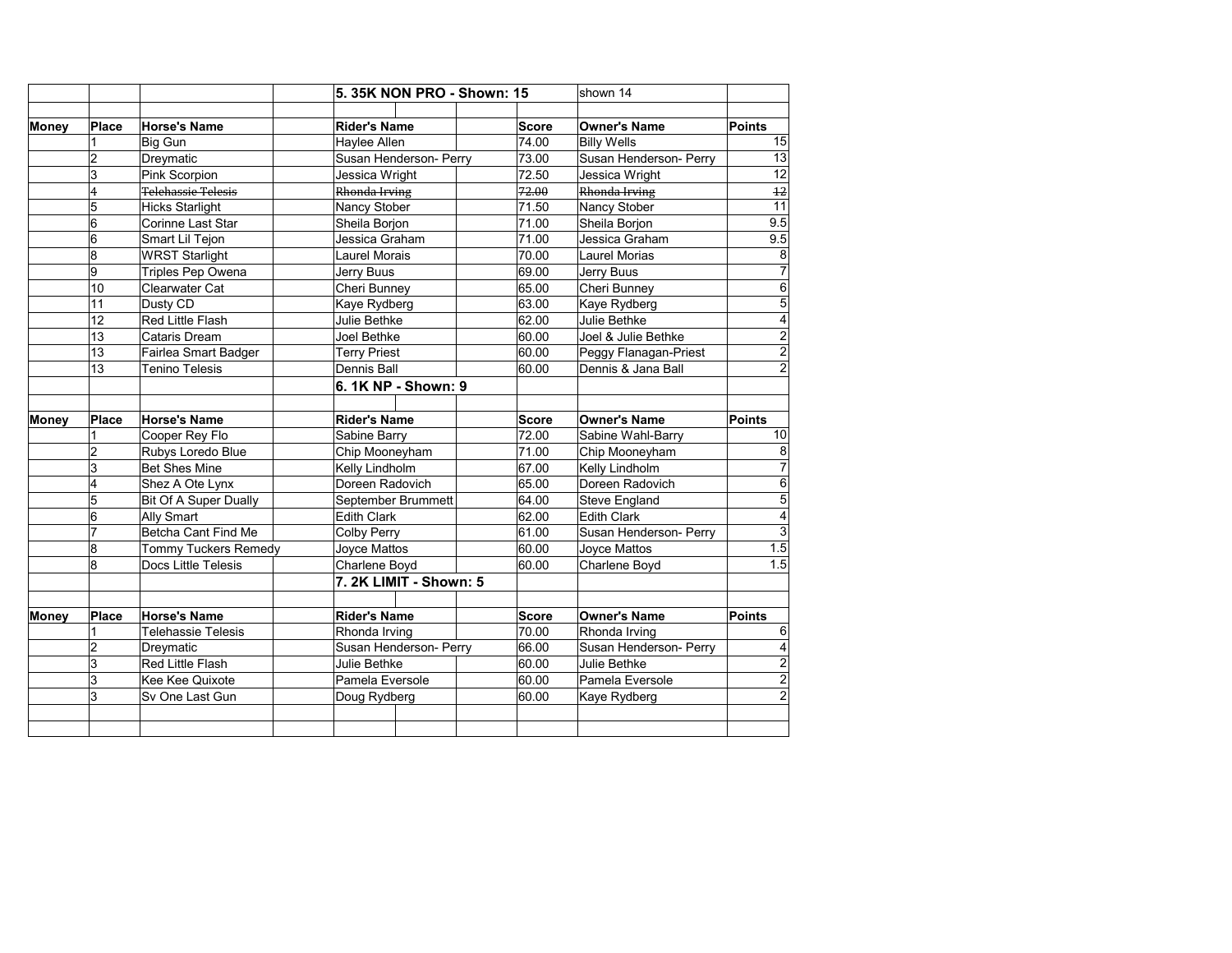|       |                         |                           | 8. Ladies - Shown: 9                                   |  |              |                                    |                         |
|-------|-------------------------|---------------------------|--------------------------------------------------------|--|--------------|------------------------------------|-------------------------|
|       |                         |                           |                                                        |  |              |                                    |                         |
| Money | Place                   | <b>Horse's Name</b>       | <b>Rider's Name</b>                                    |  | Score        | <b>Owner's Name</b>                | Points                  |
|       | 1                       | WRST Starlight            | <b>Laurel Morais</b>                                   |  | 74.00        | <b>Laurel Morias</b>               | 10                      |
|       | $\overline{c}$          | Docs Little Telesis       | Charlene Boyd                                          |  | 73.00        | Charlene Boyd                      | $\overline{7}$          |
|       | $\overline{3}$          | <b>BB</b> Cat             | <b>Tiffany LaMendola</b>                               |  | 72.00        | <b>Tiffany LaMendola</b>           | $\overline{6}$          |
|       | 4                       | Colonel Ms Socks          | Juni Fisher                                            |  | 67.00        | Juni Fisher                        | $\overline{5}$          |
|       | 5                       | Corinne Last Star         | Sheila Borjon                                          |  | 64.00        | Sheila Borjon                      | $\overline{4}$          |
|       | 6                       | Ally Smart                | <b>Edith Clark</b><br>Pamela Eversole<br>Rhonda Irving |  | 63.00        | <b>Edith Clark</b>                 | $\overline{3}$          |
|       | $\overline{7}$          | Kee Kee Quixote           |                                                        |  | 62.00        | Pamela Eversole                    | $\overline{2}$          |
|       | 8                       | My Playful Fletch         |                                                        |  | 60.00        | Rhonda Irving                      | 1.5                     |
|       | 8                       | Cooper Rey Flo            | Sabine Barry                                           |  | 60.00        | Sabine Wahl-Barry                  | 1.5                     |
|       |                         |                           | 9. 3K NOVICE HORSE - Shown: 17                         |  |              |                                    |                         |
| Money | Place                   | <b>Horse's Name</b>       | <b>Rider's Name</b>                                    |  | <b>Score</b> | <b>Owner's Name</b>                | Points                  |
|       | 1                       | <b>Royal Smart Pepto</b>  | <b>Billy Martin</b>                                    |  | 73.00        | Carolina Cortez                    | 18                      |
|       | $\overline{\mathbf{c}}$ | <b>Telehassie Telesis</b> | MG Brown                                               |  | 72.00        | Rhonda Irving                      | 16                      |
|       | 3                       | One Stylin Dude           | Bonnie Koehn                                           |  | 71.50        | Bonnie Koehn                       | 15                      |
|       | 4                       | Cruzin Little Dually      | Kathy Gould                                            |  | 71.00        | <b>Tammy Scotti</b>                | 13.5                    |
|       | 4                       | Smoakin Hot Girl          | Jessica Wright                                         |  | 71.00        | Jessica Wright                     | 13.5                    |
|       | $\overline{6}$          | Mister Dual Hickory       | Steve Koehn                                            |  | 70.00        | <b>Terry Priest</b>                | 11.5                    |
|       | 6                       | Tel Sierra                | <b>Bobby Cotta</b>                                     |  | 70.00        | Marcia Cuttone                     | 11.5                    |
|       | 8                       | <b>BB</b> Cat             | <b>Tiffany LaMendola</b>                               |  | 69.00        | <b>Tiffany LaMendola</b>           | 10                      |
|       | 9                       | Smart Royal Minnie        | <b>Ed Robertson</b>                                    |  | 68.00        | Ron & Vickie Mullins               | $\overline{9}$          |
|       | 10                      | Miss Rio Hickory          | <b>Billy Martin</b>                                    |  | 67.00        | Charlene Boyd                      | $\overline{\mathbf{8}}$ |
|       | 11                      | Smart Z                   | Steve Koehn                                            |  | 60.00        | Peggy Flanagan-Priest              | $\overline{5}$          |
|       | 11                      | Smart Little Cougar       | <b>Ed Robertson</b>                                    |  | 60.00        | Ron & Vickie Mullins               | $\overline{5}$          |
|       | 11                      | Mac Ra May                | MG Brown                                               |  | 60.00        | Erin Chapin                        | $\overline{5}$          |
|       | 11                      | Smart Lil Hula Girl       | Deven Warren                                           |  | 60.00        | Jackie And Tom Thomas              | $\overline{5}$          |
|       | 11                      | Helens Lucky Rey          | Deven Warren                                           |  | 60.00        | Deven Warren                       | $\overline{5}$          |
|       | 16                      | My Playful Fletch         | MG Brown                                               |  | 0.00         | Rhonda Irving                      | $\overline{0}$          |
|       | 16                      | Sheza Boo Cat Too         | <b>Steve Bates</b>                                     |  | 0.00         | <b>Steve &amp; Christine Bates</b> | $\overline{0}$          |
|       |                         |                           | 10. 200 H/R - Shown: 8                                 |  |              |                                    |                         |
| Money | Place                   | <b>Horse's Name</b>       | <b>Rider's Name</b>                                    |  | <b>Score</b> | <b>Owner's Name</b>                | Points                  |
|       | 1                       | Shez A Ote Lynx           | Doreen Radovich                                        |  | 70.00        | Doreen Radovich                    | $\overline{9}$          |
|       | $\overline{2}$          | Playboys Reba             | <b>Tim Smith</b>                                       |  | 68.00        | Steve Koehn                        | 6.5                     |
|       | $\overline{2}$          | Critterbug                | Chip Mooneyham                                         |  | 68.00        | Chip Mooneyham                     | 6.5                     |
|       | 4                       | Pete                      | <b>Stanley Fisher</b>                                  |  | 67.00        | <b>Stanley Fisher</b>              | $\overline{5}$          |
|       | 5                       | Pastels Smart Dual        | France Haaker                                          |  | 66.00        | France Haaker                      | $\overline{4}$          |
|       | 6                       | Fairlea Badger Babe       | Caitlin Brewer                                         |  | 64.00        | Caitlin Brewer                     | 3                       |
|       | $\overline{7}$          | Remedys Royal Fletch      | Smith, Dee Ann                                         |  | 63.00        | Dee Ann Smith                      | $\overline{2}$          |
|       | 8                       | Moonsanic                 | Melissa Fairley                                        |  | 60.00        | Melissa Fairlev                    | $\overline{1}$          |